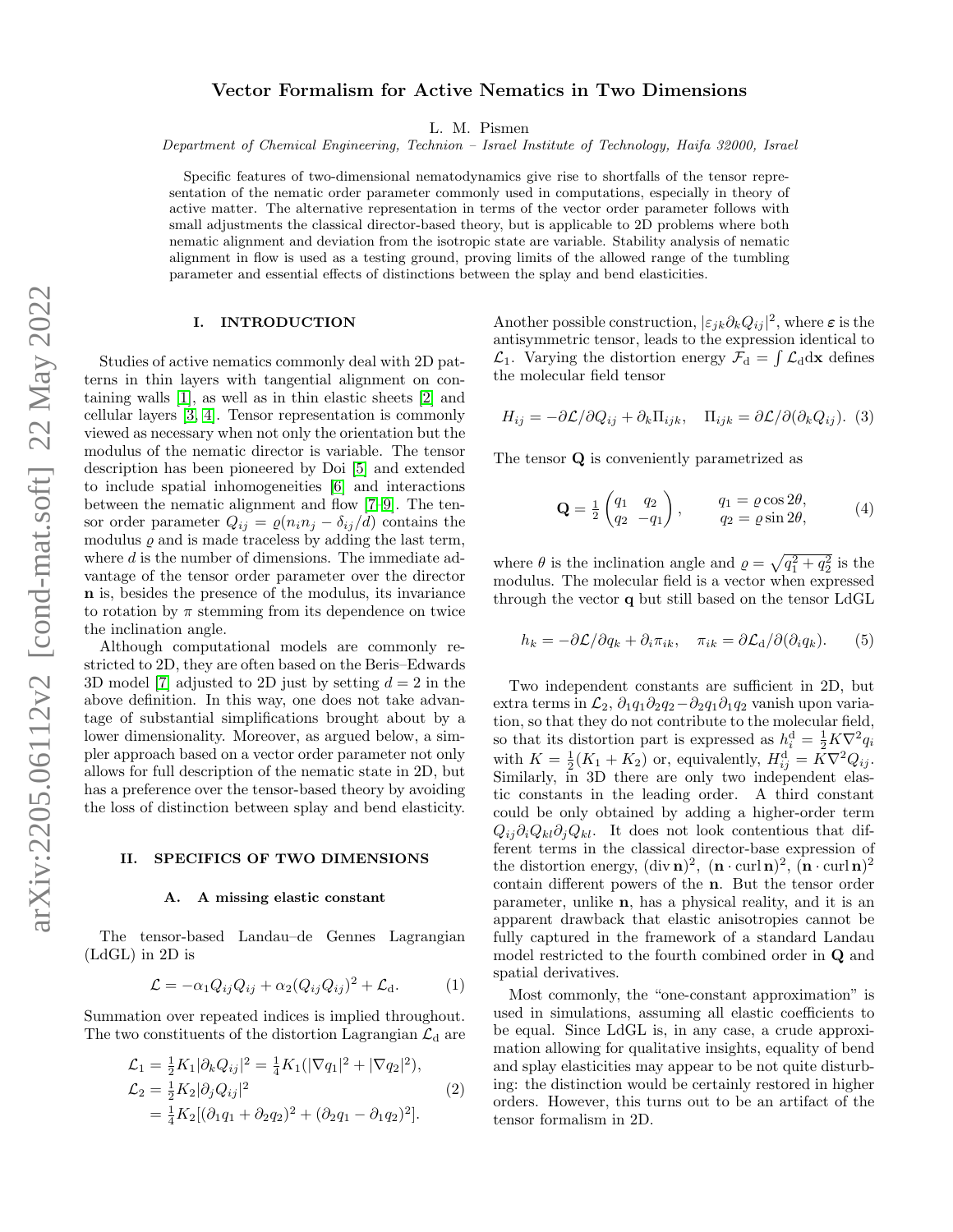### B. Vector Nematodynamics

The tensor **Q** can be constructed by merging two vectors,  $\mathbf{q}/\sqrt{2}$  and  $\mathbf{q}'/\sqrt{2}$ , where  $q'_i = \varepsilon_{ij} q_j$ . Hence, the vector **q**, which is invariant under rotation by  $\pi$ , alone carries all necessary information. Moreover, the distinction between bend and splay elasticities is restored in the vector-based description. In 2D, curl q is a pseudoscalar, and LdGL is expressed, without involving higher orders of q, as

$$
\mathcal{L} = -\frac{1}{4}|\mathbf{q}|^2 \left(1 - \frac{1}{2}|\mathbf{q}|^2\right) + \frac{1}{4}K_1(\text{div}\,\mathbf{q})^2 + \frac{1}{4}K_2(\text{curl}\,\mathbf{q})^2,\tag{6}
$$

where the coefficients in the algebraic part are set to unity, so that in a homogeneous state  $\rho = 1$ .

Constructing the Lagrangian based on the vector q in leu of the Q-tensor enables extending to 2D systems with variable modulus the classical Ericksen–Leslie (EL) formalism [\[10\]](#page-4-6) with minimal adjustments. Unlike the director-based theory, the distortion energy does not depend on q, and there is no need for normalization, so that the molecular field obtained defined by [\(5\)](#page-0-0) is expressed explicitly as  $h_i = q_i(1 - \varrho^2) + h_i^{\text{d}}$  with

$$
h_1^d = \frac{1}{2} K_1 (\partial_1^2 q_1 + \partial_1 \partial_2 q_2) + \frac{1}{2} K_2 (\partial_2^2 q_1 - \partial_1 \partial_2 q_2),
$$
  
\n
$$
h_2^d = \frac{1}{2} K_1 (\partial_2^2 q_2 + \partial_1 \partial_2 q_1) + \frac{1}{2} K_2 (\partial_1^2 q_2 - \partial_1 \partial_2 q_1), \quad (7)
$$

or, setting  $K = \frac{1}{2}(K_1 + K_2), K' = \frac{1}{2}(K_1 - K_2),$ 

$$
h_1^d = \frac{1}{2} K \nabla^2 q_1 + \frac{1}{2} K' [(\partial_1^2 - \partial_2^2) q_1 + 2 \partial_1 \partial_2 q_2],
$$
  
\n
$$
h_2^d = \frac{1}{2} K \nabla^2 q_2 + \frac{1}{2} K' [(\partial_2^2 - \partial_1^2) q_2 + 2 \partial_1 \partial_2 q_1].
$$
 (8)

The simple expression  $\mathbf{h}^d = \frac{1}{2}K\nabla^2\mathbf{q}$  is obtained at  $K' =$ 0, but generally this constant does not vanish. This kind of rank reduction is specific to 2D, since the bend and twist terms in 3D would require a higher power of q, but it testifies of an advantage of the vector, compared to tensor, formalism in 2D.

As in the standard director-based theory, the acceleration of the fluid is determined by the generalized Navier– Stokes equation

<span id="page-1-2"></span>
$$
\rho D_t v_i = \partial_j (\sigma_{ij}^s + \sigma_{ij}^d - p\delta_{ij})
$$
\n(9)

where  $D_t = \partial_t + \mathbf{v} \cdot \nabla$  denotes the substantial derivative accounting for advection with flow velocity **v**,  $\sigma^s$  is the viscous stress tensor,  $\sigma_{ij}^d = -\pi_{ik}\partial_j q_k$  is the distortion stress,  $\rho$  is density, and  $p$  is pressure. The dynamics of the order parameter q stems from the change of entropy  $S$  at a constant temperature  $T$ , which is is expressed in an incompressible fluid as

<span id="page-1-0"></span>
$$
TD_tS = \int \left(\sigma_{ij}^s s_{ij} + \mathbf{h} \cdot \mathbf{N} - p \nabla \cdot \mathbf{v}\right) d\mathbf{x},\qquad(10)
$$

where pressure serves as a Lagrange multiplier enforcing the continuity equation  $\nabla \cdot \mathbf{v} = 0$  and  $s_{ij}$  is the shear

tensor, further separated into the symmetric and antisymmetric parts:

<span id="page-1-4"></span>
$$
s_{ij} = \frac{1}{2}(\partial_i v_j + \partial_j v_i), \quad \Omega_{ij} = \frac{1}{2}(\partial_i v_j - \partial_j v_i) = \frac{1}{2}\varepsilon_{ij}\omega,
$$
\n(11)

where  $\omega = \nabla \times \mathbf{v}$  is the vorticity pseudoscalar. The vector N represents the rate of the advection and rotation of the order parameter by fluid flow. At this point, another slight modification is due. Rotation does not affect the modulus, and the distortion energy does not change when both the nematic alignment and the fluid as a whole are rotated with the same angular velocity. Since q rotates with twice director speed, the standard energy-conserving relation is modified to

$$
\partial_t q_i = \frac{1}{2} \omega \varepsilon_{ij} q_j, \quad \partial_t x_i = \omega \varepsilon_{ij} x_j. \tag{12}
$$

Accordingly, the antisymmetric part of  $\sigma^s$  is halved to  $\frac{1}{4}\mathbf{q} \times \mathbf{h}$ . We also take note that, since the 2D vorticity is a pseudoscalar, the expression  $\boldsymbol{\omega} \times \mathbf{q}$  makes no sense in 2D, and the change of q due to advection and rotation is presented by vector  $\mathbf{N} = D_t \mathbf{q} - \frac{1}{2} \mathbf{\Omega} \cdot \mathbf{q}$ .

The contributions to the entropy source are presented as products of fluxes and conjugate forces with coefficients having the dimension of viscosity. Based on [\(10\)](#page-1-0),  $\sigma_{ij}^s$  is identified as the force conjugate to  $s_{ij}$  and **h** as the force conjugate to N. The forces are tied to the fluxes by linear relations with coefficients having the dimension of viscosity arranged into tensors of an appropriate rank. In the EL theory, higher-rank tensors accounting for viscous anisotropies are composed by adding higher powers of n, up to  $n_i n_j n_k n_l s_{kl}$  with respective viscosities. A similar construction with higher powers of q would add higher powers of the modulus, and therefore may be viewed as incompatible with the restriction of LdGL to lower powers of the order parameter. Therefore it is appropriate to restrict to the lowest-order expression

$$
\sigma_{ij}^{\rm s} = \mu s_{ij} + \frac{1}{2} \gamma_2' (q_i N_j + q_j N_i), \qquad (13)
$$

<span id="page-1-1"></span>
$$
h_i = \gamma_2 q_j s_{ij} + \gamma_1 N_i. \tag{14}
$$

where  $\mu = \nu \rho$  is the common dynamic viscosity. The Onsager reciprocity relations determine require the relation between the parameters  $\gamma'_2 = \gamma_2$ . The dynamic equations of the vector  $q$  follows from  $(14)$ :

<span id="page-1-3"></span>
$$
D_t q_i = \Omega_{ij} q_j - \chi s_{ij} q_j + \Gamma h_i, \qquad (15)
$$

where  $\Gamma = 1/\gamma_1$  is the mobility parameter and  $\chi = \gamma_2/\gamma_1$ is the dimensionless alignment parameter, commonly viewed as arbitrary, which determines the response of the director to local shear. The system  $(9)$ ,  $(14)$ ,  $(15)$ determines the combined evolution of the order parameter and flow. In the theory of active dynamics,  $\boldsymbol{\sigma}^{\rm s} + \boldsymbol{\sigma}^{\rm d}$ are called passive stress, and are supplemented by the active stress  $\sigma_{ij}^{\rm a} = -\zeta Q_{ij} = -\zeta q_i q_j'$  with the parameter  $\zeta$ positive for extensile and negative for contractile activity.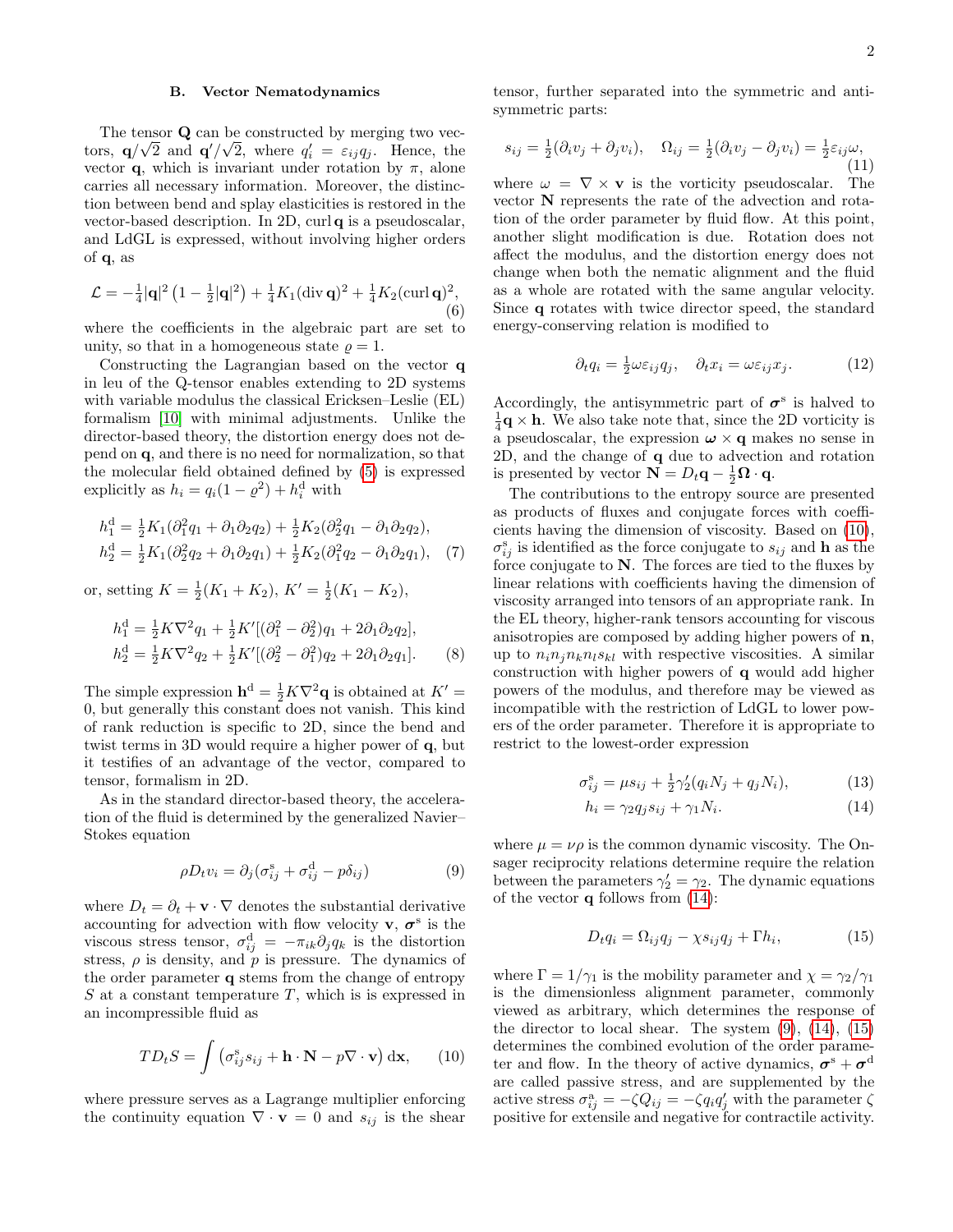### III. STABILITY ANALYSIS

#### A. Stability test

We first test a passive system, where a perfectly ordered state must be stable. Consider perturbations of an ordered state  $\mathbf{q}_0 = {\cos 2\theta, \sin 2\theta}$  in an unbounded 2D domain with a constant background velocity directed along the  $x_1$  coordinate, and expand the deviations  $\epsilon \widetilde{q}_i$ from the base state in the Fourier series  $\tilde{\mathbf{q}} = \epsilon \hat{\mathbf{q}} e^{i \mathbf{k} \cdot \mathbf{x}}$ , where  $\mathbf{k} = k \{ \cos \varphi, \sin \varphi \}$  is the wave vector. The algebraic part of the molecular field  $q_i(1-\varrho^2)$  vanishes upon linearization, and its distortion part (??) is transformed as  $h = -\frac{1}{2}k^2H \cdot q$  with

$$
\mathbf{H} = \begin{pmatrix} K_1 \cos^2 \varphi + K_2 \sin^2 \varphi & \frac{1}{2}(K_1 - K_2) \sin 2\varphi \\ \frac{1}{2}(K_1 - K_2) \sin 2\varphi & K_1 \sin^2 \varphi + K_2 \cos^2 \varphi \end{pmatrix} .
$$
\n(16)

It is advantageous to express the perturbation velocity  $\tilde{\mathbf{v}}$  through the stream function,  $\tilde{v}_1 = \partial_2 \Psi, \tilde{v}_2 = -\partial_1 \Psi$ and expand the latter as  $\Psi = \epsilon \widehat{\Psi} e^{i\mathbf{k} \cdot \mathbf{x}}$ . The distortion stress vanishes upon linearization, and taking the curl of [\(9\)](#page-1-2) leads to the Fourier-transformed hydrodynamic equation

<span id="page-2-1"></span>
$$
\rho \left( D_t + \nu k^2 \right) \widehat{\Psi} = \frac{1}{2} \zeta (\widehat{q}_2 \cos 2\varphi + \widehat{q}_1 \sin 2\varphi) - \frac{1}{8} k^2 \mathbf{f} \cdot \mathbf{q},
$$

$$
\mathbf{f} = \begin{pmatrix} \kappa_1 \cos \varphi + \kappa_2 \sin \varphi \\ \kappa_1 \sin \varphi + \kappa_2 \cos \varphi \end{pmatrix},
$$

$$
\boldsymbol{\kappa} = \begin{pmatrix} K_1 (2\chi + 1) \sin(2\theta - \varphi) \\ K_2 (2\chi - 1) \cos(2\theta - \varphi) \end{pmatrix}.
$$
(17)

The Fourier transform of [\(11\)](#page-1-4) is

$$
\widehat{\mathbf{s}} = \frac{1}{2} \epsilon k^2 \widehat{\Psi} \begin{pmatrix} -\sin 2\varphi & \cos 2\varphi \\ \cos 2\varphi & \sin 2\varphi \end{pmatrix}, \quad \widehat{\mathbf{\Omega}} = \frac{1}{2} \epsilon k^2 \widehat{\Psi} \varepsilon, \quad (18)
$$

and the linearized equation of the perturbed vector order parameter [\(15\)](#page-1-3) is transformed as

$$
D_t \hat{\mathbf{q}} = \Gamma \hat{\mathbf{h}} + \frac{1}{2} k^2 \mathbf{g} \hat{\Psi}, \quad \mathbf{g} = \begin{pmatrix} \sin 2\theta - \chi \sin 2(\theta - \varphi) \\ \cos 2\theta + \chi \cos 2(\theta - \varphi) \end{pmatrix}.
$$
\n(19)

Stability requires the eigenvalues  $\lambda$  defined by the following matrix to have negative real parts:

<span id="page-2-0"></span>
$$
\mathbf{J} = \begin{pmatrix} \lambda + \nu k^2 & -\frac{1}{8}k^2 \rho^{-1} f_1 & -\frac{1}{8}k^2 \rho^{-1} f_2 \\ -\frac{1}{2}k^2 g_1 & \lambda + \frac{1}{2}k^2 H_{11} & \frac{1}{2}k^2 H_{12} \\ -\frac{1}{2}k^2 g_2 & \frac{1}{2}k^2 H_{21} & \lambda + \frac{1}{2}k^2 H_{22} \end{pmatrix} . \tag{20}
$$

According to the Routh–Hurwitz criterion, stability requires  $a_0 > 0$ ,  $a_1 a_2 > 0$ , where  $a_j$  are the coefficients of Det(**J**) =  $\sum_{0}^{3} a_j k^{2(3-j)} \lambda^j$ . These conditions are computed as

$$
a_0 = \frac{\Gamma K_1 K_2}{64\rho} (1 - 4\chi^2 + 16\nu\rho \Gamma),
$$
\n(21)

$$
a_1 a_2 = \frac{2\nu + \Gamma(K_1 + K_2)}{256\rho} \{32\rho \Gamma(K_1 + K_2) + 16\rho \Gamma^2 K_1 K_2 + 2(1 - 4\chi^2)[(K_1 \sin^2(2\theta - \varphi) + K_2 \cos^2(2\theta - \varphi)]\}.
$$

It turns out that the range of the alignment parameter  $\chi$  is restricted, since stability is ensured only at  $|\chi| \leq 1/2$ , which lies within the flow tumbling range.

# B. Instability in an active nematic fluid

Activity disturbs monotonic relaxation to equilibrium. Onsager reciprocity relations do not apply to active media, so that, strictly speaking, the entire nematodynamic theory based on these relations should be revised. Current studies do not go this far but only add the active stress  $\sigma^a$ . This is sufficient for creating a feedback loop: hydrodynamic instabilities give rise to distortions in the nematic alignment field, which, in their turn, drive flow. A positive feedback makes the ordered state of an active nematic intrinsically unstable [\[11\]](#page-4-7). Full analysis in confined geometry in the framework of the EL theory with  $\sigma_{ij}^{\rm a} = -\zeta n_i n_j$  has been carried out numerically by Edwards and Yeomans [\[12\]](#page-4-8).

Adding activity modifies the entries to the first row of [\(20\)](#page-2-0) to  $-\frac{1}{2}\rho^{-1}(\zeta \sin 2\varphi + \frac{1}{4}k^2f_1), \frac{1}{2}\rho^{-1}(\zeta \cos 2\varphi - \frac{1}{4}k^2f_2).$ Since the terms containing  $\zeta$  come with a lower power of  $k$ , an arbitrary small activity induces instability in an infinite domain. In a realistic case of a region bounded by two walls at  $x_2 = \pm l$  with no-slip boundary conditions [\[12\]](#page-4-8), both the stream function and its normal derivative have to vanish, so that the spectrum of transverse perturbations is discretized by requiring  $\varphi = m\pi$  with an integer m implying  $\cos 2\varphi = 1$ ,  $\sin 2\varphi = 0$ . In the lowest mode  $m = 1$ ,  $k = \pi/l$ , and the critical value of  $\zeta$  at the point where the determinant vanishes is

$$
\zeta^* = \left(\frac{\pi}{l}\right)^2 \frac{K_2(1 - 4\chi^2 + 16\nu\rho\Gamma)}{4(2\chi + 1)\cos 2\theta}.
$$
 (22)

The instability sets on in the extensile mode  $\zeta > 0$  when the unperturbed alignment angle  $\theta$  is less than  $\pi/4$  and in the extensile mode  $\zeta < 0$  at  $\pi/4 < \theta \le \pi/2$ . At this value of  $\zeta$ ,  $a_1 a_2/a_0 > 1$ , so that the threshold of the oscillatory instability is always larger by its absolute value. The splay elasticity turns out to be irrelevant. The contours in Fig[.1](#page-3-2) show the levels of  $(l/\pi)^2 K_2^{-1} |\zeta^*| \cos 2\theta$ depending on  $\chi$  and the combination  $\nu \rho \Gamma$ .

The no-slip boundary conditions induce a parabolic velocity profile, and a distortion of the nematic alignment field by non-uniform advection makes the analysis possible only in the special case of a stationary unperturbed fluid  $\mathbf{v}_0 = 0$ . This limitation is lifted in the case of free boundary conditions, which may be realized in a suspended film. In the case of a undeformable boundaries, only the normal velocity  $v_2 = -\partial_1 \Psi$  should vanish, and the discretization condition is  $\varphi = (m + \frac{1}{2})\pi$ . In this case, the instability threshold is

$$
\zeta^* = \left(\frac{\pi}{l}\right)^2 \frac{K_1(1 - 4\chi^2 + 16\nu\rho\Gamma)}{4(2\chi - 1)\cos 2\theta}.
$$
 (23)

and it is the bend elasticity that becomes irrelevant. Fig[.1](#page-3-2) is retained after switching the sign of  $\chi$ . In both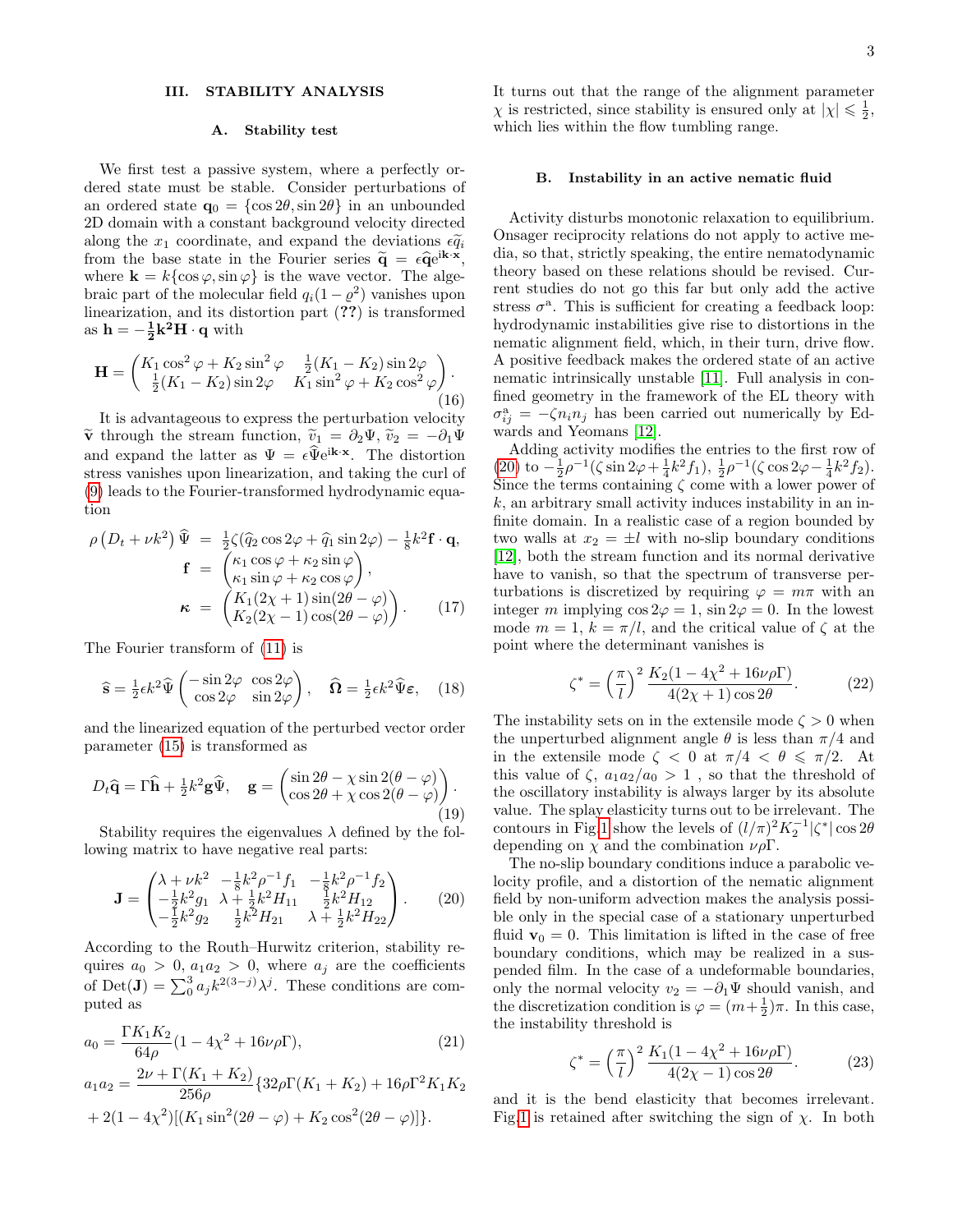

<span id="page-3-2"></span>FIG. 1: The levels of  $(l/\pi)^2 K_2^{-1} |\zeta^*| \cos 2\theta$  at the point of marginal instability depending on  $\chi$  and the combination  $\Gamma \nu \rho$ .

cases, the bifurcation takes place at the zero eigenvalue, and generically will lead to hexagonal patterns of alignment, flow, and activity near the bifurcation point.

A more abstract setup eliminating boundary conditions but retaining a discretized spectrum is a toroidal surface. In this arrangement it is possible to follow the dependence of the instability threshold of the ratio  $\kappa = K_2/K_1$  at different original orientations. The general formula is

$$
\zeta^* = \left(\frac{\pi}{l}\right)^2 \frac{\kappa K_1 (1 - 4\chi^2 + 16\nu\rho\Gamma)}{2[f_+(\kappa,\chi)\cos 2\theta + f_-(\kappa,\chi)\cos 2\tau]},
$$
  
\n
$$
f_{\pm}(\kappa,\chi) = 2\chi + 1 \pm \kappa (2\chi - 1),
$$
\n(24)

where  $\tau = \varphi - \theta$ . The function  $f_+(\kappa, \chi)$  is positive in the allowed range  $|\chi| < \frac{1}{2}$ , while  $f_-(\kappa, \chi)$  is positive at  $\kappa < (2\chi + 1)/(2\chi - 1)$  and negative above this limit. Accordingly, the wave vector of incipient instability is directed at any particular value of  $\chi$  either along or normal to the original orientation, depending on the ratio of elasticities.

# C. Frictional motion

A quasi-2D formulation of a problem in the 3D world is possible in a thin layer  $0 < z < 1$  with tangential alignment on the upper and lower boundaries. The nematic alignment is constant across a thin layer, but the velocity

is constant only in the case of free-slip boundary conditions. The above analysis, as well as a majority of simulations, concentrate on this case, which may be realized in a suspended film, and only then the Navier–Stokes equation [\(9\)](#page-1-2) is applicable. In the most common case of solid confining walls, no-slip boundary conditions apply, leading to the parabolic velocity profile  $\mathbf{v}(z) = \frac{1}{6} \mathbf{v}_0 \overline{l^{-2}} z(z-l)$ , where  $v_0$  is the average in-plane velocity. The momentum flux to the walls  $-2\mu\partial_z v_{z=0} = \frac{1}{3}\mu v_0 l^{-1}$  is compensated by the force  $\mathbf{F} = -\nabla \cdot (p + \boldsymbol{\sigma})$  driving fluid's motion. This defines the average velocity  $\mathbf{v}_0 = 3\mathbf{F}l/\mu$  and the total flux is  $\mathbf{j} = \mathbf{F}/\mu'$ , which is equivalent to Darcy's law. Accordingly, [\(9\)](#page-1-2) is replaced by the frictional equation

$$
\rho D_t v_i = -\mu' v_i - \partial_i p - \partial_j \sigma_{ij}^{\mathrm{P}} \tag{25}
$$

containing the effective friction coefficient  $\mu' = \frac{1}{3}\mu/l^2$ . The frictional dynamics with a friction coefficient dependent on properties of the particles and the substrate is also observed in an adsorbed nematic layer.

For frictional dynamics, the left-hand side of [\(17\)](#page-2-1) is replaced by  $\rho(D_t + \nu')\hat{\Psi}$ , where  $\nu' = \mu'/\rho$ . In this case, the instability sets on at the longest available wavelength in the monotonic mode at

$$
\zeta^* = \frac{8K_1K_2\Gamma}{K_1(1+2\chi)f_1(\theta,\varphi) + K_2(1-2\chi)f_2(\theta,\varphi)},
$$
  
\n
$$
f_1(\theta,\varphi) = \cos(2\theta - \varphi)\cos\varphi,
$$
  
\n
$$
f_2(\theta,\varphi) = \sin(2\theta - \varphi)\sin\varphi,
$$
 (26)

and in the oscillatory mode at

$$
\zeta^* = \frac{8(K_1 + K_2)\Gamma\nu'\rho}{2\chi\cos 2\theta + \cos 2(\theta - \varphi)}.\tag{27}
$$

Either mode can prevail at either contractile or extensile activity at fixed values of parameters, dependent on the original orientation.

#### IV. CONCLUSIONS

The vector-based description of two-dimensional dynamics adjusts the director-based theory to problems involving changes of the modulus of the order parameter. It not only enables easier computation, compared to commonly used routines based on flattening the 3D tensor representation, but evades degeneracy of elastic constants and reveals the influence of their ratio on the character of instability. This approach also points out a dimensionspecific limitation of the allowed range of the alignment parameter.

- <span id="page-3-0"></span>[1] S. P. Thampi, R. Golestanian, J. M. Yeomans, Phil. Trans. R. Soc. A 372, 20130366 (2014).
- <span id="page-3-1"></span>[2] A. P. Zakharov and L. M. Pismen, Eur. Phys. J. E, 38, 75 (2015).